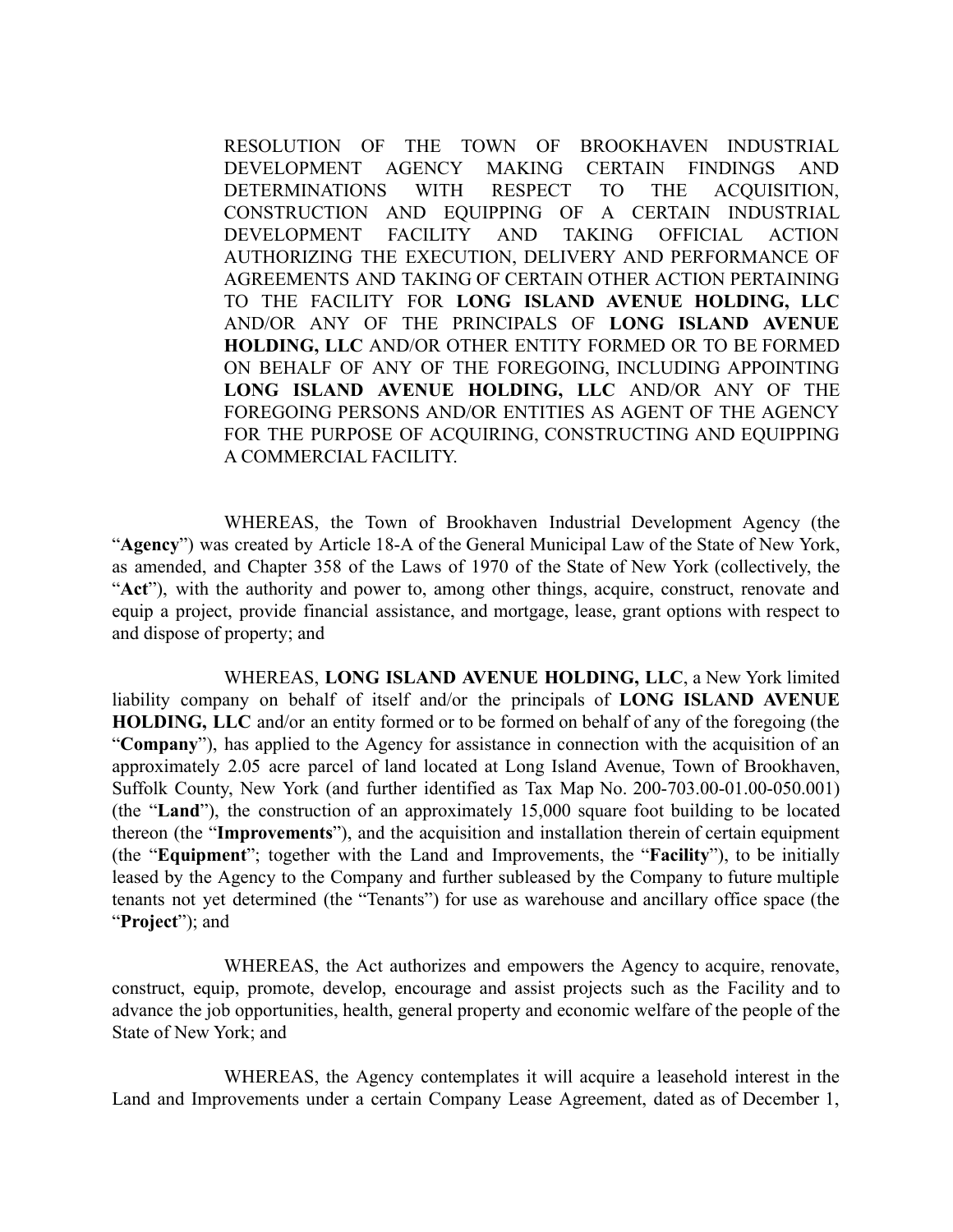2019 or such other date as the Chairman, the Chief Executive Officer of the Agency or counsel to the Agency shall agree (the "**Company Lease**"), by and between the Company and the Agency, and

WHEREAS, the Agency contemplates that it will lease and sublease the Facility to the Company under a certain Lease and Project Agreement, dated as of December 1, 2019 or such other date as the Chairman, the Chief Executive Officer of the Agency or counsel to the Agency shall agree (the "**Lease Agreement**"), by and between the Agency and the Company; and

WHEREAS, the Agency contemplates that it will provide financial assistance to the Company, consistent with the policies of the Agency, in the form of (i) exemptions from mortgage recording taxes, to the extent allowable under applicable law, on mortgages securing an aggregate principal amount presently estimated to be \$1,500,000.00, but not to exceed \$1,750,000.00, in connection with the financing of the acquisition, construction and equipping of the Facility and any future financing, refinancing or permanent financing of the costs of acquiring, constructing, and equipping of the Facility, (ii) exemptions from sales and use taxes on the acquisition, construction and equipping of the Facility, including fixtures, furniture and equipment to be installed in the Facility or in connection with the acquisition, purchase, installation or lease of equipment, building materials, services or other personal property part of or to become part of the Facility, in an amount not to exceed \$80,000.00, and (iii) abatement of real property taxes (as set forth in the PILOT Schedule attached as Exhibit A hereof), all consistent with the policies of the Agency; and

WHEREAS, as security for a loan or loans (the "**Loan**"), the Agency and the Company will execute and deliver to a lender or lenders not yet determined (collectively, the "**Lender**"), a mortgage or mortgages and/or a security agreement or security agreements (the "**Mortgages**"), and such other loan documents satisfactory to the Agency, upon advice of counsel, in both form and substance, as may be reasonably required by the Lender, to be dated a date to be determined, in connection with the financing, any refinancing or permanent financing of the costs of the acquisition, construction and equipping of the Facility (collectively, the "**Loan Documents**"); and

WHEREAS, a public hearing (the "**Hearing**") was held on November 12, 2019, so that all persons with views in favor of, or opposed to, either the financial assistance contemplated by the Agency or the location or nature of the facility, could be heard; and

WHEREAS, notice of the Hearing was given more than ten days prior thereto, such notice (together with proof of publication) having been filed with the records of this Agency; and

WHEREAS, the minutes of the Hearing having been filed with the records of this Agency; and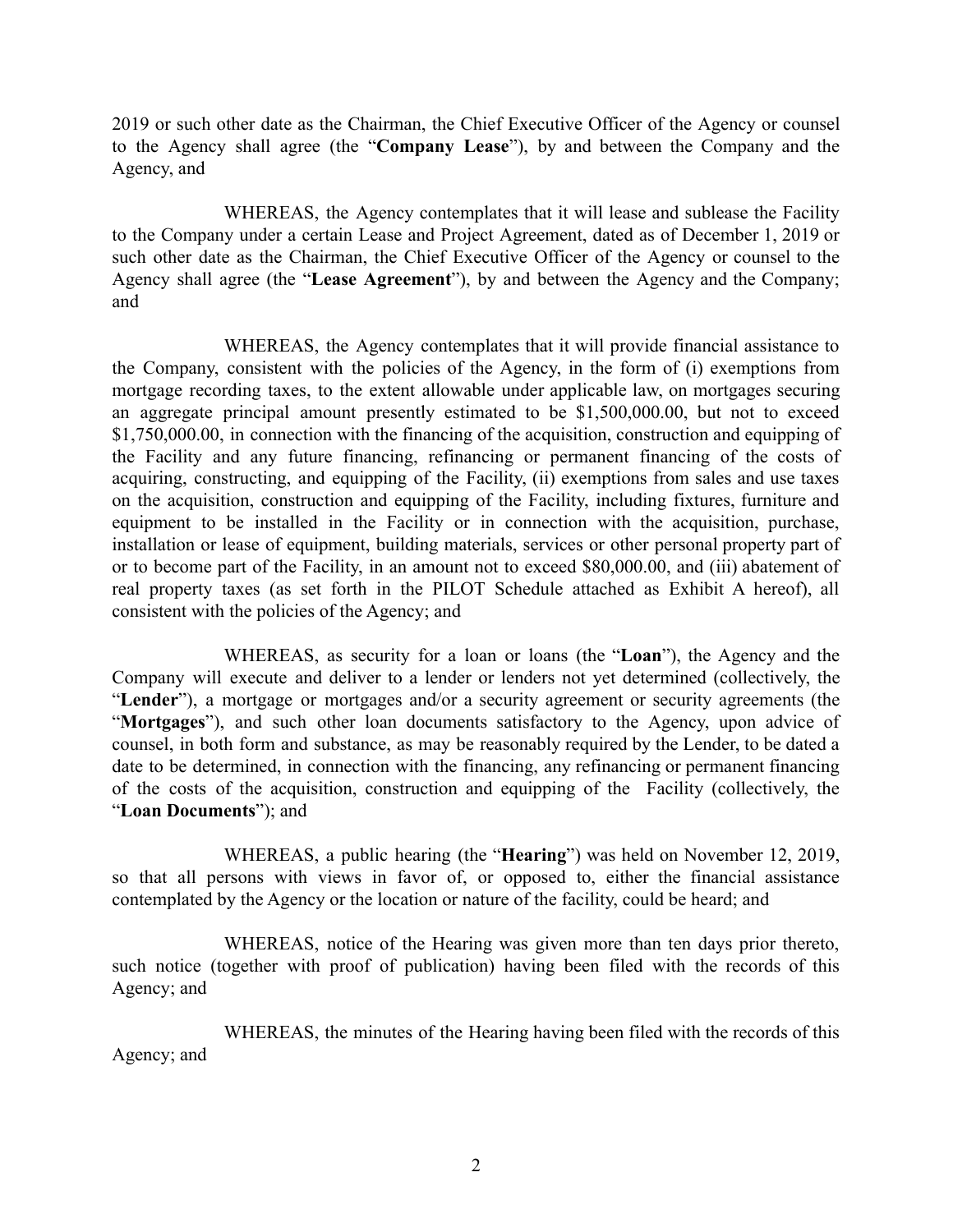WHEREAS, the Agency has given due consideration to the application of the Company and to the representations by the Company that the proposed transfer of real estate is either an inducement to the Company to maintain or expand the Facility in the Town of Brookhaven or is necessary to maintain the competitive position of the Company in its industries; and

WHEREAS, pursuant to Article 8 of the Environmental Conservation Law and the regulations adopted pursuant thereto by the Department of Environmental Conservation of the State of New York (collectively, the "**SEQR Act**" or "**SEQRA**"), the Agency constitutes a "State Agency"; and

WHEREAS, to aid the Agency in determining whether the Facility may have a significant effect upon the environment, the Company has prepared and submitted to the Agency an Environmental Assessment Form and related documents (the "**Questionnaire**") with respect to the Facility, a copy of which is on file at the office of the Agency; and

WHEREAS, the Questionnaire has been reviewed by the Agency; and

WHEREAS, the Company has agreed to indemnify the Agency against certain losses, claims, expenses, damages and liabilities that may arise in connection with the transaction contemplated by the leasing of the Facility by the Agency to the Company.

NOW, THEREFORE, BE IT RESOLVED by the Town of Brookhaven Industrial Development Agency (a majority of the members thereof affirmatively concurring) that:

Section 1. Based upon the Environmental Assessment Form completed by the Company and reviewed by the Agency and other representations and information furnished by the Company regarding the Facility, the Agency determines that action relating to the acquisition, construction, equipping and operation of the Facility is a "Unlisted" action, as that term is defined in the State Environmental Quality Review Act (Article 8 of the Environmental Conservation Law). The Agency, as of the date of this resolution, determines that the action will not have a "significant effect" on the environment and, therefore, an environmental impact statement will not be required. This determination constitutes a negative declaration for the purposes of SEQRA. Notice of this determination shall be filed to the extent required by the applicable regulations under SEQRA or as may be deemed advisable by the Chairman, Chief Executive Officer of the Agency or counsel to the Agency.

Section 2. The Agency hereby finds and determines:

a. By virtue of the Act, the Agency has been vested with all powers necessary and convenient to carry out and effectuate the purposes and provisions of the Act and to exercise all powers granted to it under the Act; and

b. The Facility constitutes a "project", as such term as defined

in the Act; and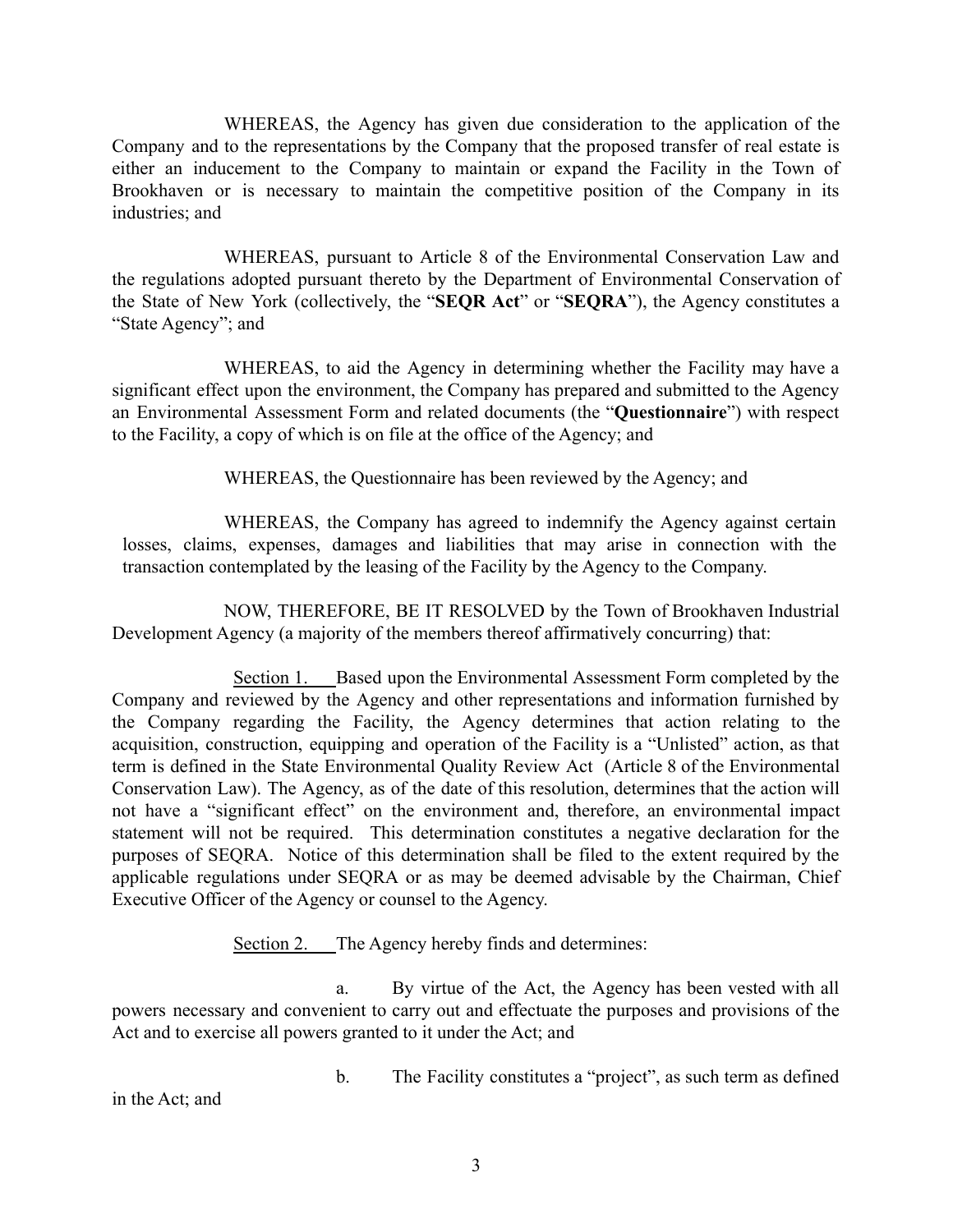c. The Facility preserves the public purposes of the Act by preserving or increasing the number of permanent private sector jobs in the Town of Brookhaven. The Company has represented to the Agency that it will provide approximately thirteen (13) full-time employees within two (2) years of project completion; and

d. The acquisition, construction and equipping of the Facility, the leasing and subleasing of the Facility to the Company, the sub-subleasing of the Facility by the Company, the financial assistance to the Company within the meaning of the Act, and the mortgages on, and security interests in, the Facility, will promote and maintain the job opportunities, health, general prosperity and economic welfare of the citizens of the Town of Brookhaven and the State of New York and improve their standard of living and thereby serve the public purposes of the Act; and

e. The acquisition, construction and equipping of the Facility is reasonably necessary to induce the Company to maintain and expand business operations in the State of New York; and

f. Based upon the representations of the Company:

i. The Facility conforms with the local zoning laws and planning regulations of the Town of Brookhaven and all regional and local use plans for the area in which the Facility is located; and

ii. The Facility and the operations conducted therein will not cause or result in the violation of the health, labor or other laws of the United States of America, the State of New York, or the Town of Brookhaven; and

Facility; and

iii. The Agency approves the location of the site of the

iv. The financial assistance of the Agency and the transactions contemplated hereby are reasonably necessary to induce the Company to maintain and expand its operations within the State of New York, and to preserve the competitive position of the Company, and shall not result in the removal of a facility or plant of the Company from one area of the state to another area of the state or in the abandonment of one or more plants or facilities of the Company located within the State except, as set forth in the Company's application, for the purpose of discouraging the Company from removing such other plant or facility to a location outside the State or to preserve the competitive position of the Company in its industry; and

v. The Facility shall not be used for retail sales; and

g. It is desirable and in the public interest for the Agency to lease and sublease the Facility to the Company, and for the Company to sub-sublease the Facility to the Tenants; and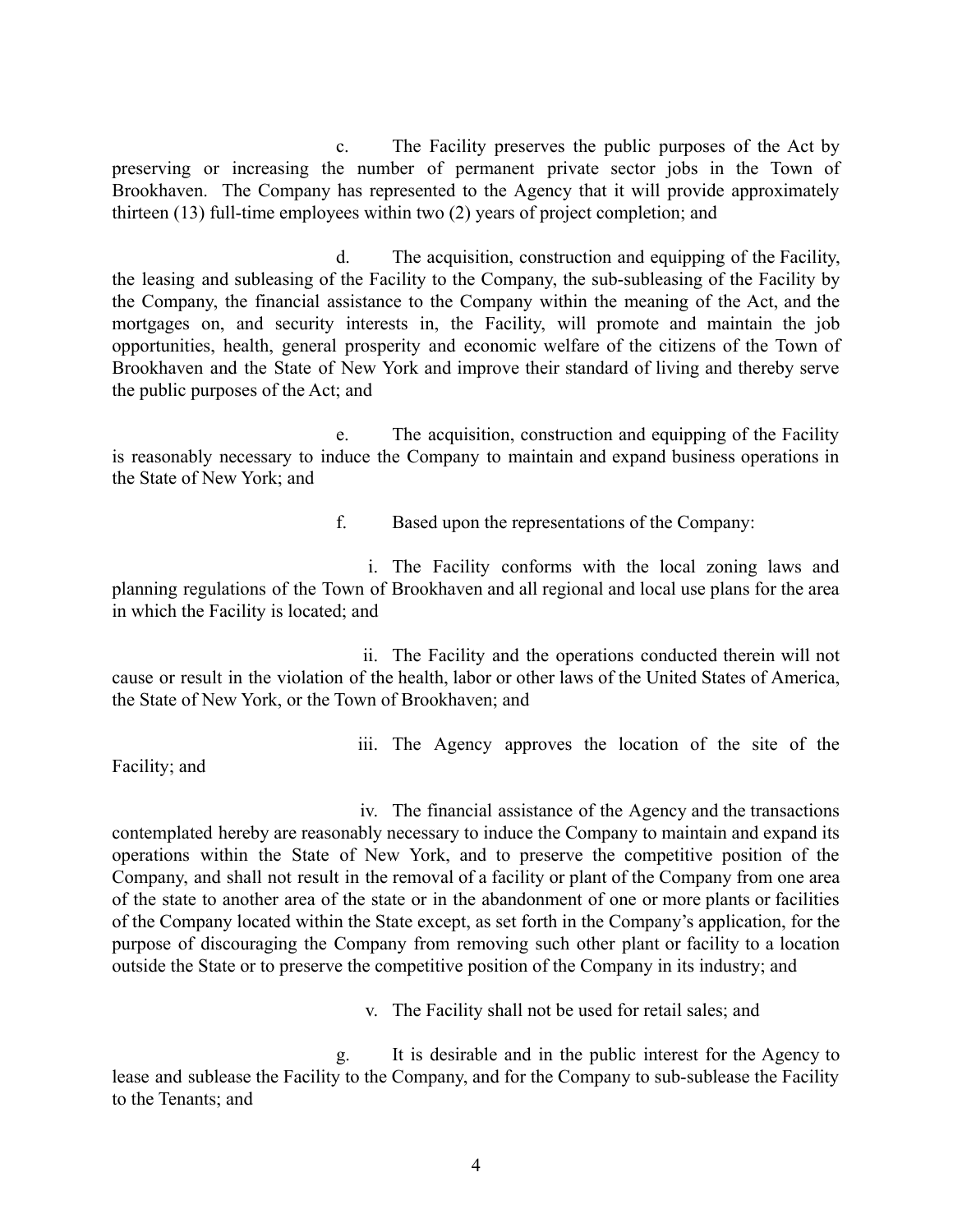h. The Company Lease will be an effective instrument whereby the Agency leases the Land and the Improvements from the Company; and

i. The Lease Agreement will be an effective instrument whereby the Agency leases the Facility to the Company, the Agency and the Company set forth the terms and conditions of their agreement regarding payments-in-lieu of taxes, the Company agrees to comply with all Environmental Laws (as defined therein) applicable to the Facility and will describe the circumstances in which the Agency may recapture some or all of the benefits granted to the Company; and

j. The Loan Documents to which the Agency is a party will be effective instruments whereby the Agency and the Company agree to secure the Loan made to the Company by the Lender.

Section 3. The Agency has assessed all material information included in connection with the Company's application for financial assistance, as amended, including but not limited to, the cost-benefit analysis prepared by the Agency, and such information has provided the Agency a reasonable basis for its decision to provide the financial assistance described herein to the Company.

Section 4. In consequence of the foregoing, the Agency is hereby authorized and determines to, and shall, in furtherance of the purposes of the Act, lease the Land and Improvements from the Company pursuant to the Company Lease, execute, deliver and perform the Company Lease, acquire, construct, equip, repair and maintain the Facility, lease and sublease the Facility to the Company pursuant to the Lease Agreement, execute, deliver and perform the Lease Agreement, grant mortgage lien(s) and security interest(s) in the Facility, and execute, deliver and perform the Loan Documents to which the Agency is a party.

Section 5. The Agency is hereby authorized to acquire the real property and personal property described in the Lease Agreement, and to do all things necessary or appropriate for the accomplishment thereof, and all acts heretofore taken by the Agency with respect to such acquisition are hereby approved, ratified and confirmed.

Section 6. The Agency hereby authorizes and approves of the following economic benefits to be granted or inure to the benefit of the Company: (i) exemptions from mortgage recording taxes, to the extent allowable under applicable law, on one or more mortgages securing an aggregate principal amount presently estimated to be \$1,500,000.00, but not to exceed \$1,750,000.00, in connection with the financing of the acquisition, construction and equipping of the Facility and any future financing, refinancing or permanent financing of the costs of acquiring, constructing, and equipping of the Facility, (ii) exemptions from sales and uses taxes on the acquisition, construction and equipping of the Facility, including fixtures, furniture and equipment to be installed in the Facility or in connection with the purchase or lease of equipment, building materials, services or other personal property part of or to become part of the Facility, in an amount not to exceed \$80,000.00, and (iii) abatement of real property taxes (as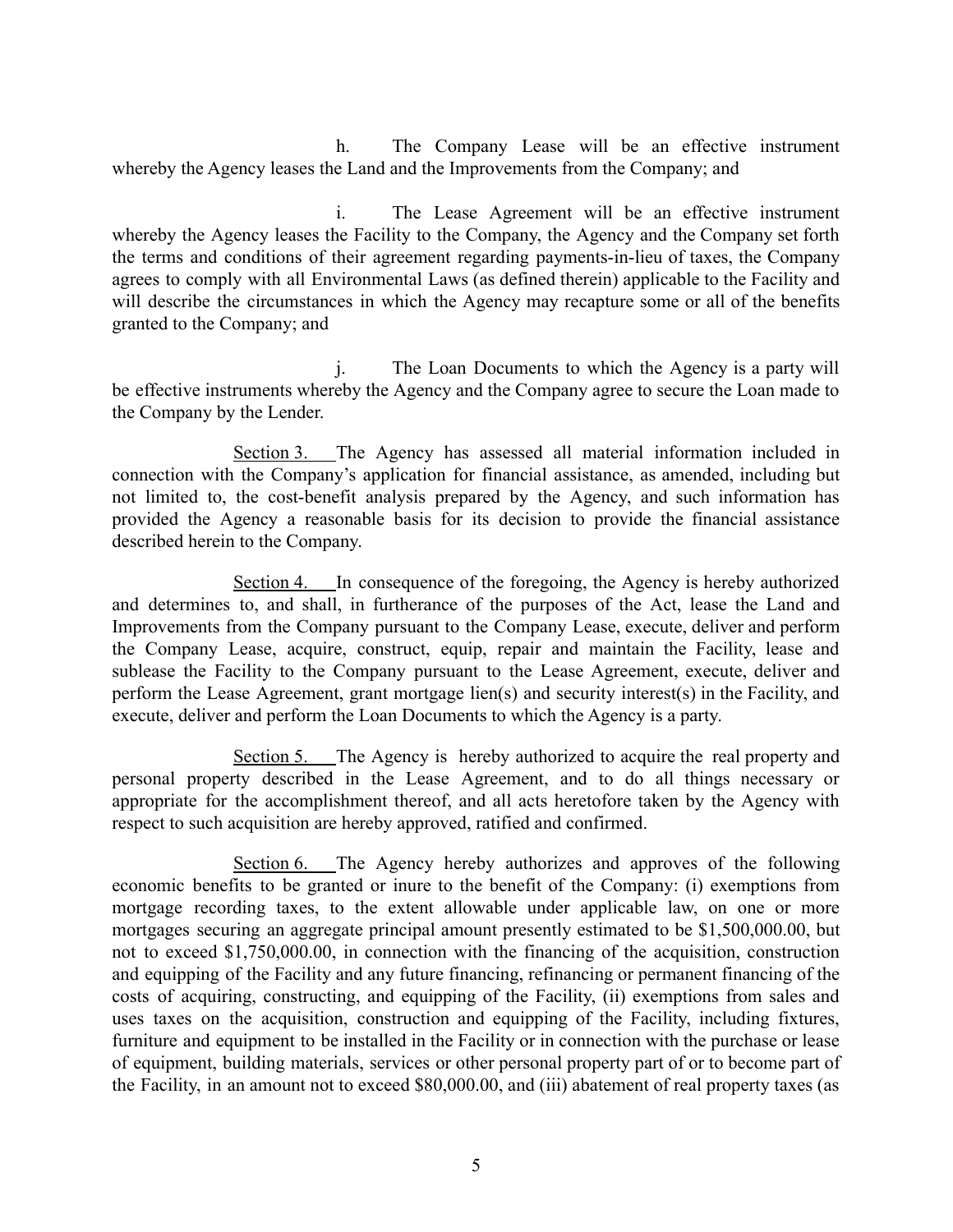set forth in the PILOT Schedule attached as Exhibit A hereof), consistent with the policies of the Agency.

Section 7. Subject to, and conditioned upon, the execution and delivery by the Company and such other persons as may be required by the Agency of, and the acceptance by the Agency of, the Company Lease, Lease Agreement, and such other documents as may be required by the Agency, and the closing of the transactions contemplated hereby and thereby, the Company is hereby appointed the true and lawful agent of the Agency to acquire, construct and equip the Facility, and authorized to delegate its status as agent of the Agency to the Company's agents, subagents, contractors, subcontractors, suppliers, vendors and other parties as the Company may choose for the purpose of acquiring, constructing or equipping the Facility. The appointment described above includes the following activities as they relate to the acquiring, constructing and equipping of the Facility, whether or not the materials, services or supplies described below are incorporated into or become an integral part of the Facility: (i) all purchases, leases, rentals and other uses of tools, machinery and equipment in connection with acquiring, constructing and equipping the Facility, (ii) all purchases, rentals, uses or consumption of supplies, materials and services of every kind and description in connection with acquiring, constructing and equipping the Facility, and (iii) all purchases, leases, rentals and uses of equipment, machinery, and other tangible personal property (including installation costs with respect thereto), installed or placed in, upon or under the Facility. This Agency appointment includes the power to make, execute, acknowledge and deliver any contracts, orders receipts writings and instructions, as the stated agents for the Agency, and in general to do all things which may be requisite or proper for completing the Facility, all with the same powers and with the same validity as the Agency could do if acting on its own behalf. The Company's appointment hereunder shall expire upon the earliest of (a) the last day of the calendar month in which the expiration of two (2) years after the commencement of the term of the Lease Agreement occurs, (b) completion of the initial acquisition, construction and equipping of the Facility, and (c) the date on which the Company has realized exemptions from sales and use taxes by reason of the Agency's participation in the Project in an aggregate amount of \$80,000.00 or more; provided however, such appointment may be extended and the amounts of the exemptions may be increased at the sole discretion of the Agency, upon the written request of the Company, if such activities and improvements are not completed by such time or additional sales and uses tax exemptions are necessary. The Company shall indemnify the Agency with respect to any transaction of any kind between and among the agents, subagents, contractors, subcontractors, materialmen, vendors and/or suppliers and the Company, as agent of the Agency. The aforesaid agency appointment expressly exclude the Company from purchasing motor vehicles, including any cars, trucks, vans or buses which are licensed by the Department of Motor Vehicles for use on public highways or streets.

Section 8. The Chairman, Chief Executive Officer and/or any other member of the Agency are hereby authorized and directed to, on behalf of and in the name of the Agency, execute, deliver and perform the Company Lease, Lease Agreement, Loan Documents to which the Agency is a party, and additional certificates, agreements, instruments and documents (collectively, the "**Agency Documents**"), in such form and containing such terms, conditions and provisions as the person executing same on behalf of the Agency shall deem necessary or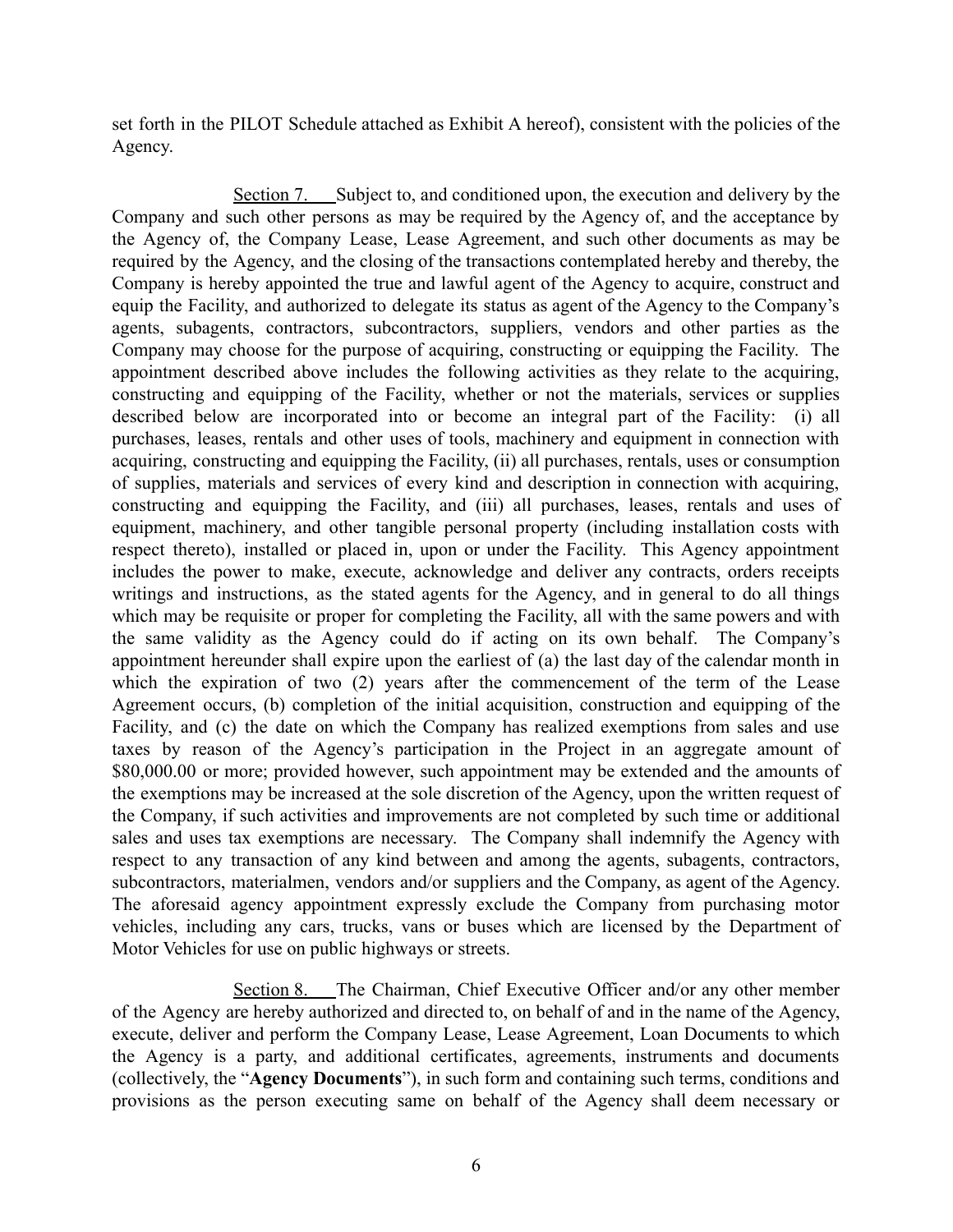desirable, and shall approve, such necessity, desirability, and approval, to be conclusively evidenced by his or her execution and delivery thereof. The Chairman, Chief Executive Officer and/or any other member of the Agency are hereby authorized and directed, on behalf of and in the name of the Agency, to pay all fees, charges and expenses incurred, to cause compliance with the terms, conditions and provisions of agreements binding upon the Agency, and to do all such further acts and things, in furtherance of the foregoing as such person shall deem necessary or desirable, and shall approve.

Section 9. The Chairman, the Chief Executive Officer of the Agency or any member of the Agency are further hereby authorized, on behalf of the Agency, to designate any additional Authorized Representatives of the Agency (as defined in and pursuant to the Lease Agreement).

Section 10. The Company hereby agree, and shall confirm such agreement in the Lease Agreement, to comply with Section 875 of the Act. The Company further agrees that the tax exemptions and abatements provided by the Act and the appointment of the Company as agent of the Agency pursuant to this resolution is subject to termination and recapture of benefits pursuant to Sections 859-a and 875 of the Act.

Section 11. Weinberg Gross & Pergament LLP are hereby appointed Transaction Counsel to the Agency, and is authorized and directed to work with Counsel to the Company and others, to prepare, for submission to the Agency, all documents necessary to effect the transaction described in these resolutions.

Section 12. Any and all acts, instruments, and other writings heretofore or hereafter performed and/or executed and delivered by any one or more of the Chairman, Chief Executive Officer or any member of the Agency, pursuant to the several foregoing resolutions, for and on behalf of and in the name of the Agency, in connection with the transactions contemplated thereby, be and the same hereby are, in all respects ratified, confirmed and approved.

Section 13. The Agency Documents, promptly following the execution, and delivery thereof, be identified by any of the Chairman, Chief Executive Officer or any member of the Agency by his or her endorsement thereon and when so identified be filed with the official records of the Agency.

Section 14. Any expenses incurred by the Agency with respect to the Facility shall be paid by the Company. By acceptance hereof, the Company agrees to pay such expenses and further agrees to indemnify and hold harmless the Agency, its members, directors, employees and agents from and against all claims, suits, actions, proceedings, obligations, damages, liabilities, judgments, costs and expenses, including legal fees and expenses, incurred as a result of action or inaction taken by or on behalf of the Agency in good faith with respect to the Facility.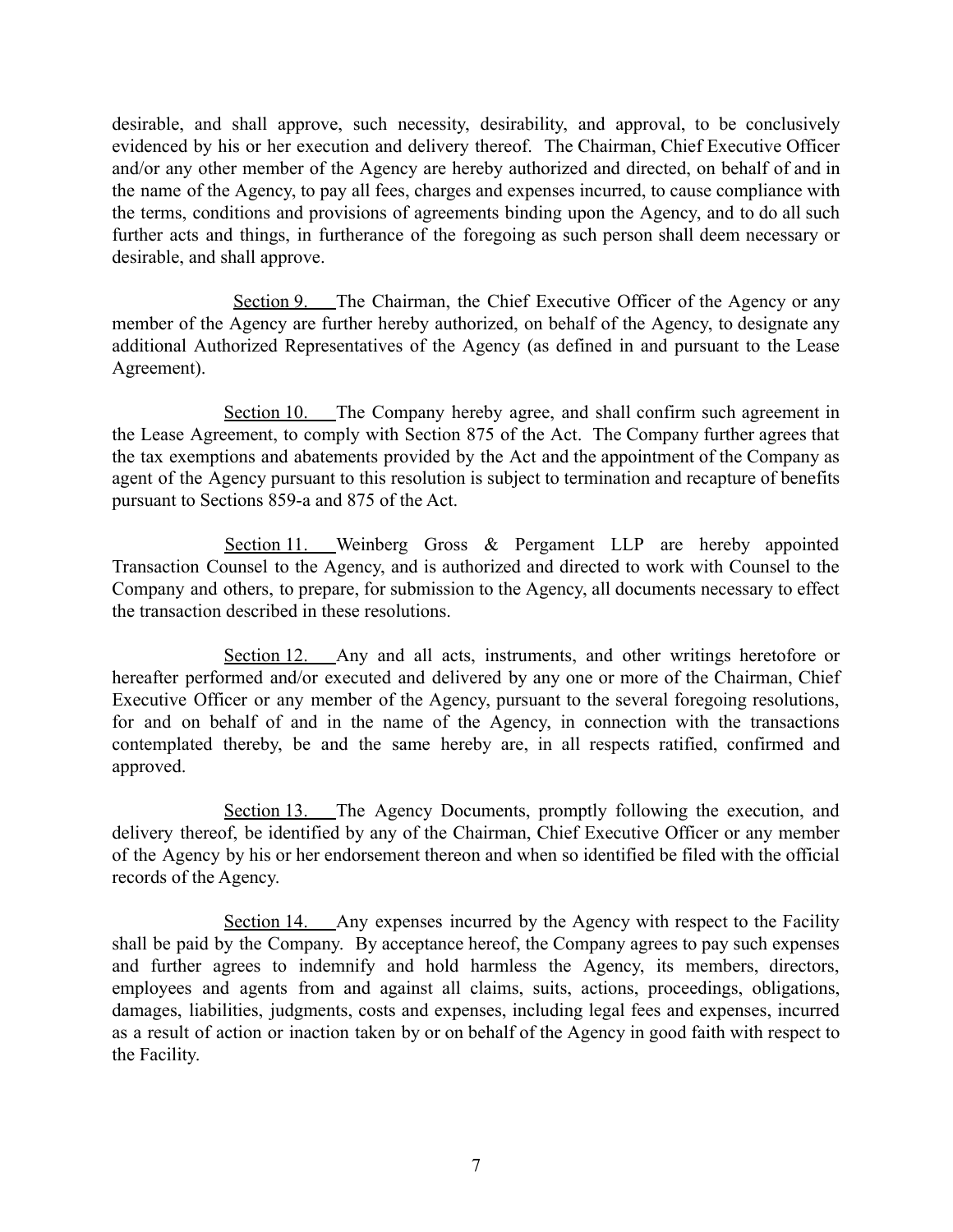Section 15. The Chairman, Chief Executive Officer, Counsel to the Agency or any member of the Agency are hereby authorized and directed (i) to distribute copies of this resolution to the Company, and (ii) to do such further things or perform such acts as may be necessary or convenient to implement the provisions of this resolution.

Section 16. This resolution shall take effect immediately, and, unless sooner rescinded or amended, shall be deemed rescinded at the expiration of six (6) months after the date of the adoption of this resolution if the closing contemplated hereunder has not occurred prior to such expiration, subject to extension at the discretion of the Agency upon the written request of the Company.

Adopted: November 20, 2019

Accepted: November , 2019

### LONG ISLAND AVENUE HOLDING, LLC

By:

Its: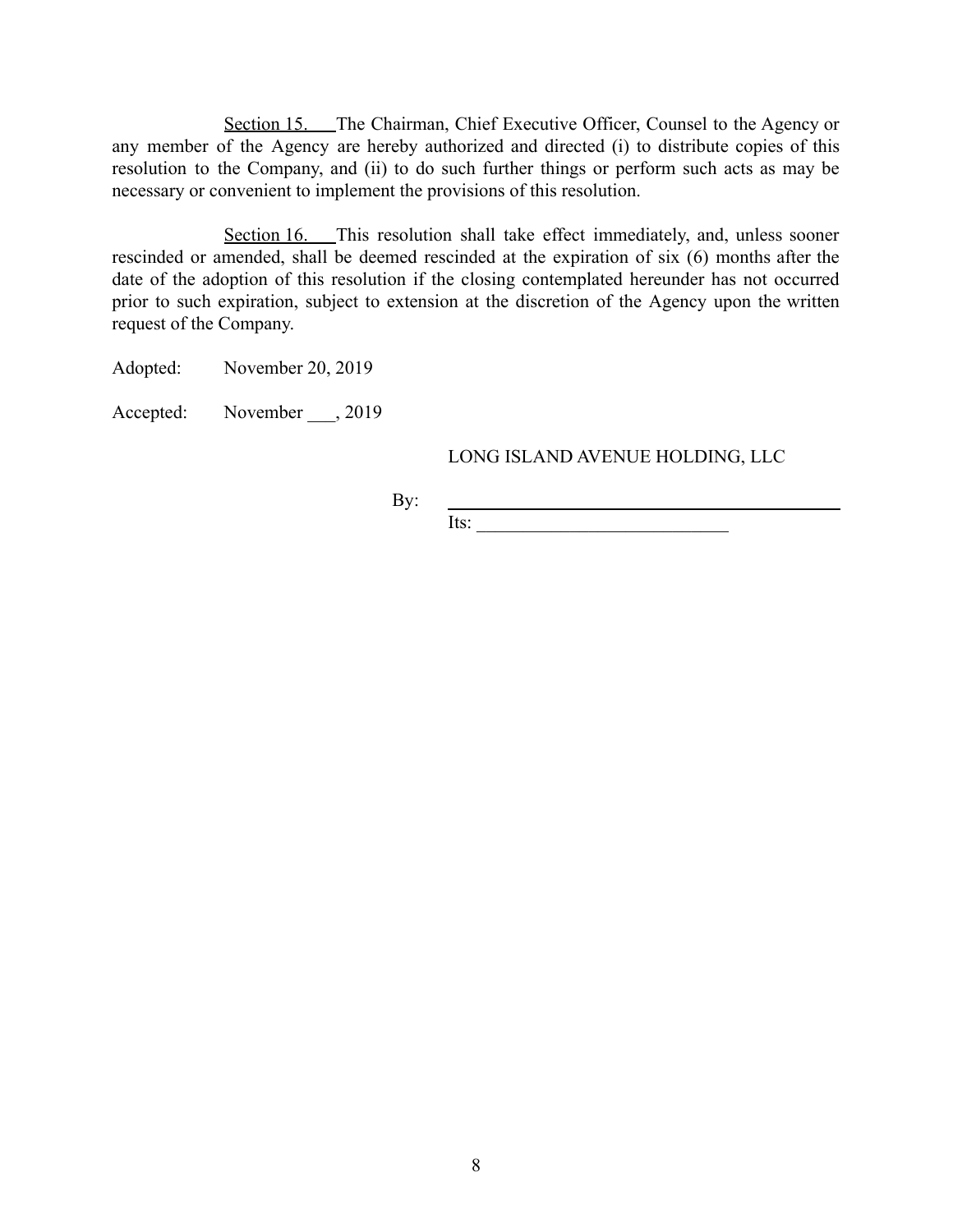#### EXHIBIT A

## PROPOSED PILOT BENEFITS ARE FOR DISCUSSION PURPOSES ONLY AND HAVE NOT APPROVED BY THE AGENCY BOARD. November 20, 2019

Year 1 PILOT \$ 8,050 2 \$ 8,211 3 \$ 8,375 4 \$ 8,543 5 \$ 8,713 6 \$ 8,888 7 \$ 9,065 8 \$ 9,247 9 \$ 9,432 10 \$ 9,620

PROPOSED PILOT BENEFITS ARE FOR DISCUSSION PURPOSES ONLY AND HAVE NOT BEEN APPROVED BY THE AGENCY.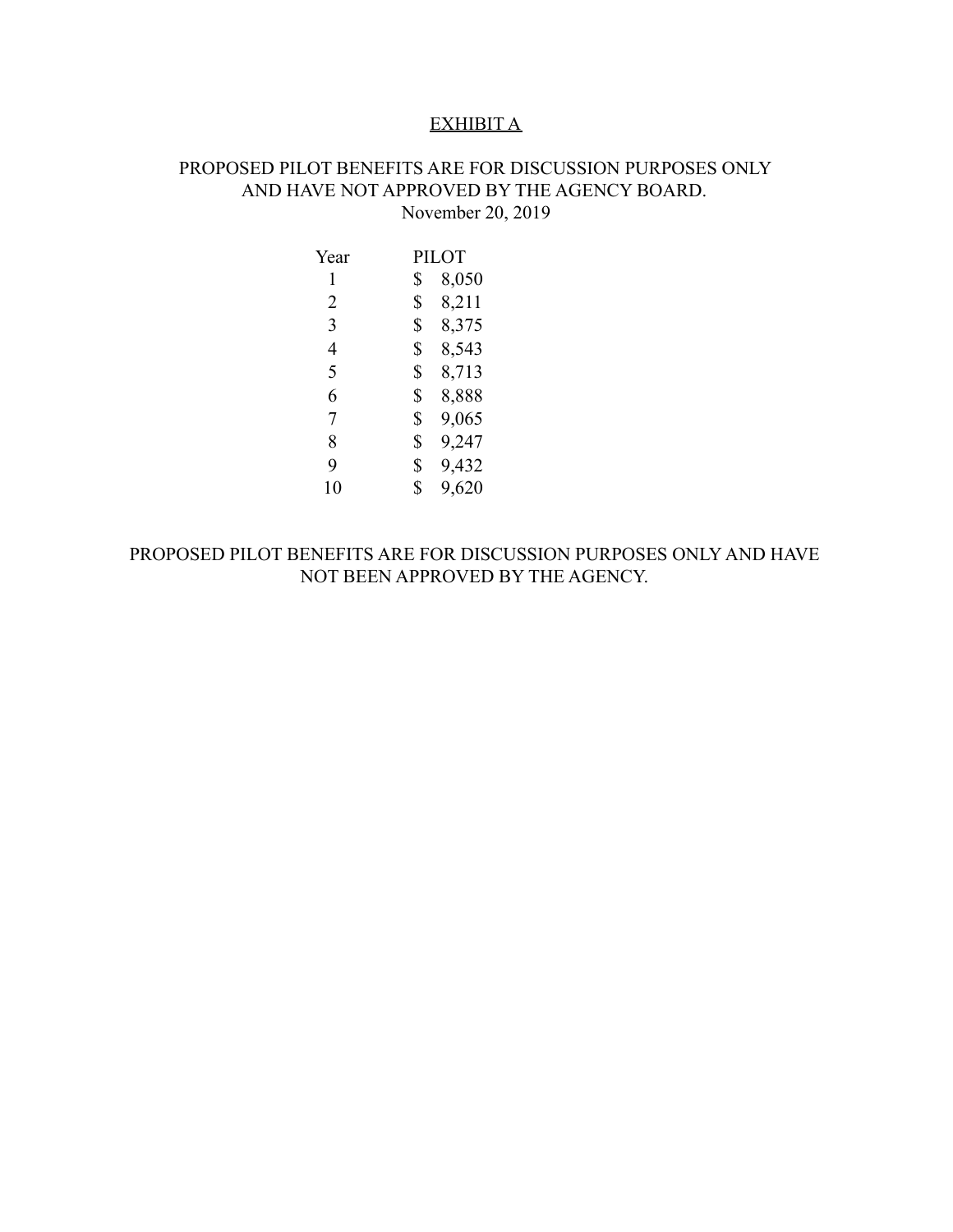RESOLUTION OF THE TOWN OF BROOKHAVEN INDUSTRIAL DEVELOPMENT **AGENCY MAKING CERTAIN FINDINGS** AND **DETERMINATIONS** WITH **RESPECT TO** ACQUISITION, **THE** CONSTRUCTION AND EOUIPPING OF A CERTAIN INDUSTRIAL **DEVELOPMENT FACILITY AND TAKING OFFICIAL ACTION** AUTHORIZING THE EXECUTION, DELIVERY AND PERFORMANCE OF **AGREEMENTS AND TAKING** OF **CERTAIN OTHER ACTION** PERTAINING TO THE FACILITY FOR LONG ISLAND AVENUE HOLDING, LLC AND/OR ANY OF THE PRINCIPALS OF LONG ISLAND AVENUE HOLDING, LLC AND/OR OTHER ENTITY FORMED OR TO BE FORMED ON BEHALF OF ANY OF THE FOREGOING, INCLUDING APPOINTING LONG ISLAND AVENUE HOLDING, LLC AND/OR ANY OF THE FOREGOING PERSONS AND/OR ENTITIES AS AGENT OF THE AGENCY FOR THE PURPOSE OF ACQUIRING, CONSTRUCTING AND EQUIPPING A COMMERCIAL FACILITY.

WHEREAS, the Town of Brookhaven Industrial Development Agency (the "Agency") was created by Article 18-A of the General Municipal Law of the State of New York, as amended, and Chapter 358 of the Laws of 1970 of the State of New York (collectively, the "Act"), with the authority and power to, among other things, acquire, construct, renovate and equip a project, provide financial assistance, and mortgage, lease, grant options with respect to and dispose of property; and

WHEREAS, LONG ISLAND AVENUE HOLDING, LLC, a New York limited liability company on behalf of itself and/or the principals of LONG ISLAND AVENUE HOLDING, LLC and/or an entity formed or to be formed on behalf of any of the foregoing (the "Company"), has applied to the Agency for assistance in connection with the acquisition of an approximately 2.05 acre parcel of land located at Long Island Avenue, Town of Brookhaven, Suffolk County, New York (and further identified as Tax Map No. 200-703.00-01.00-050.001) (the "Land"), the construction of an approximately 15,000 square foot building to be located thereon (the "Improvements"), and the acquisition and installation therein of certain equipment (the "Equipment"; together with the Land and Improvements, the "Facility"), to be initially leased by the Agency to the Company and further subleased by the Company to future multiple tenants not yet determined (the "Tenants") for use as warehouse and ancillary office space (the "Project"); and

WHEREAS, the Act authorizes and empowers the Agency to acquire, renovate, construct, equip, promote, develop, encourage and assist projects such as the Facility and to advance the job opportunities, health, general property and economic welfare of the people of the State of New York; and

WHEREAS, the Agency contemplates it will acquire a leasehold interest in the Land and Improvements under a certain Company Lease Agreement, dated as of December 1, 2019 or such other date as the Chairman, the Chief Executive Officer of the Agency or counsel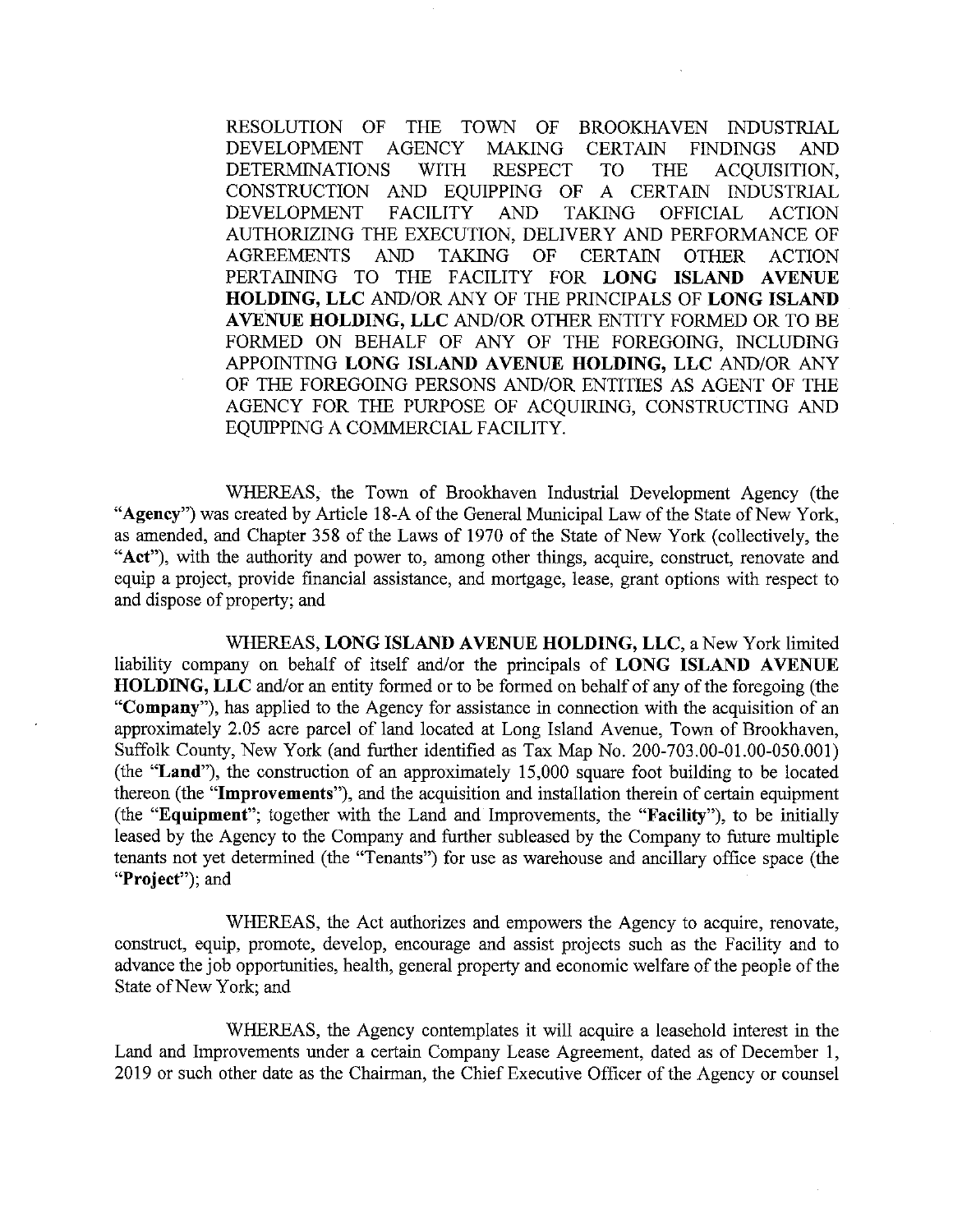to the Agency shall agree (the "Company Lease"), by and between the Company and the Agency, and

WHEREAS, the Agency contemplates that it will lease and sublease the Facility to the Company under a certain Lease and Project Agreement, dated as of December 1, 2019 or such other date as the Chairman, the Chief Executive Officer of the Agency or counsel to the Agency shall agree (the "Lease Agreement"), by and between the Agency and the Company; and

WHEREAS, the Agency contemplates that it will provide financial assistance to the Company, consistent with the policies of the Agency, in the form of (i) exemptions from mortgage recording taxes, to the extent allowable under applicable law, on mortgages securing an aggregate principal amount presently estimated to be \$1,500,000.00, but not to exceed \$1,750,000.00, in connection with the financing of the acquisition, construction and equipping of the Facility and any future financing, refinancing or permanent financing of the costs of acquiring, constructing, and equipping of the Facility, (ii) exemptions from sales and use taxes on the acquisition, construction and equipping of the Facility, including fixtures, furniture and equipment to be installed in the Facility or in connection with the acquisition, purchase, installation or lease of equipment, building materials, services or other personal property part of or to become part of the Facility, in an amount not to exceed \$80,000.00, and (iii) abatement of real property taxes (as set forth in the PILOT Schedule attached as Exhibit A hereof), all consistent with the policies of the Agency; and

WHEREAS, as security for a loan or loans (the "Loan"), the Agency and the Company will execute and deliver to a lender or lenders not yet determined (collectively, the "Lender"), a mortgage or mortgages and/or a security agreement or security agreements (the "Mortgages"), and such other loan documents satisfactory to the Agency, upon advice of counsel, in both form and substance, as may be reasonably required by the Lender, to be dated a date to be determined, in connection with the financing, any refinancing or permanent financing of the costs of the acquisition, construction and equipping of the Facility (collectively, the "Loan Documents"); and

WHEREAS, a public hearing (the "Hearing") was held on November 12, 2019, so that all persons with views in favor of, or opposed to, either the financial assistance contemplated by the Agency or the location or nature of the facility, could be heard; and

WHEREAS, notice of the Hearing was given more than ten days prior thereto, such notice (together with proof of publication) having been filed with the records of this Agency; and

WHEREAS, the minutes of the Hearing having been filed with the records of this Agency; and

WHEREAS, the Agency has given due consideration to the application of the Company and to the representations by the Company that the proposed transfer of real estate is either an inducement to the Company to maintain or expand the Facility in the Town of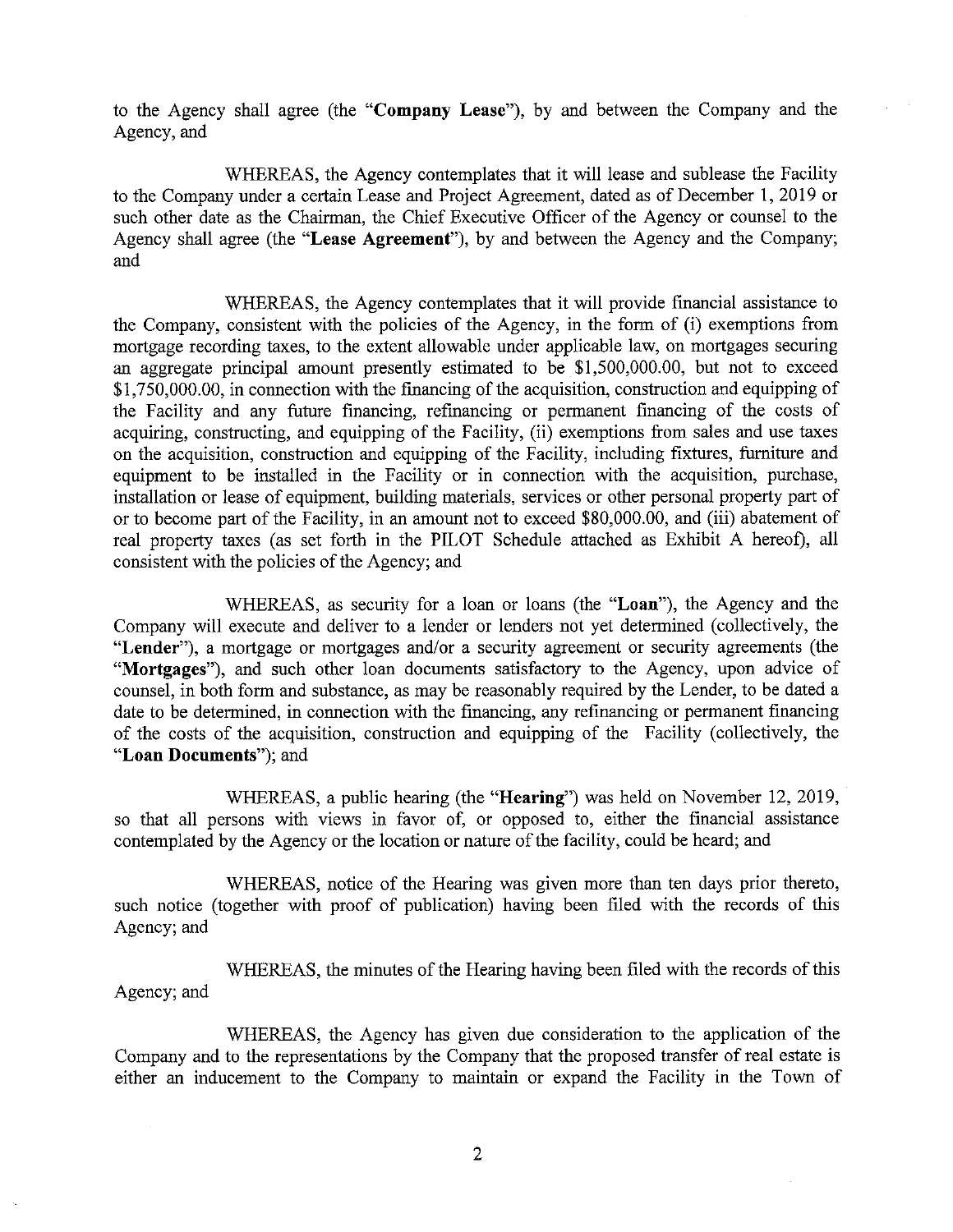Brookhaven or is necessary to maintain the competitive position of the Company in its industries; and

WHEREAS, pursuant to Article 8 of the Environmental Conservation Law and the regulations adopted pursuant thereto by the Department of Environmental Conservation of the State of New York (collectively, the "SEQR Act" or "SEQRA"), the Agency constitutes a "State Agency"; and

WHEREAS, to aid the Agency in determining whether the Facility may have a significant effect upon the environment, the Company has prepared and submitted to the Agency an Environmental Assessment Form and related documents (the "Questionnaire") with respect to the Facility, a copy of which is on file at the office of the Agency; and

WHEREAS, the Questionnaire has been reviewed by the Agency; and

WHEREAS, the Company has agreed to indemnify the Agency against certain losses, claims, expenses, damages and liabilities that may arise in connection with the transaction contemplated by the leasing of the Facility by the Agency to the Company.

NOW, THEREFORE, BE IT RESOLVED by the Town of Brookhaven Industrial Development Agency (a majority of the members thereof affirmatively concurring) that:

Section 1. Based upon the Environmental Assessment Form completed by the Company and reviewed by the Agency and other representations and information furnished by the Company regarding the Facility, the Agency determines that action relating to the acquisition, construction, equipping and operation of the Facility is a "Unlisted" action, as that term is defined in the State Environmental Quality Review Act (Article 8 of the Environmental Conservation Law). The Agency, as of the date of this resolution, determines that the action will not have a "significant effect" on the environment and, therefore, an environmental impact statement will not be required. This determination constitutes a negative declaration for the purposes of SEQRA. Notice of this determination shall be filed to the extent required by the applicable regulations under SEQRA or as may be deemed advisable by the Chairman, Chief Executive Officer of the Agency or counsel to the Agency.

> Section 2. The Agency hereby finds and determines:

> > b.

By virtue of the Act, the Agency has been vested with all a. powers necessary and convenient to carry out and effectuate the purposes and provisions of the Act and to exercise all powers granted to it under the Act; and

The Facility constitutes a "project", as such term as defined

in the Act; and

c. The Facility preserves the public purposes of the Act by preserving or increasing the number of permanent private sector jobs in the Town of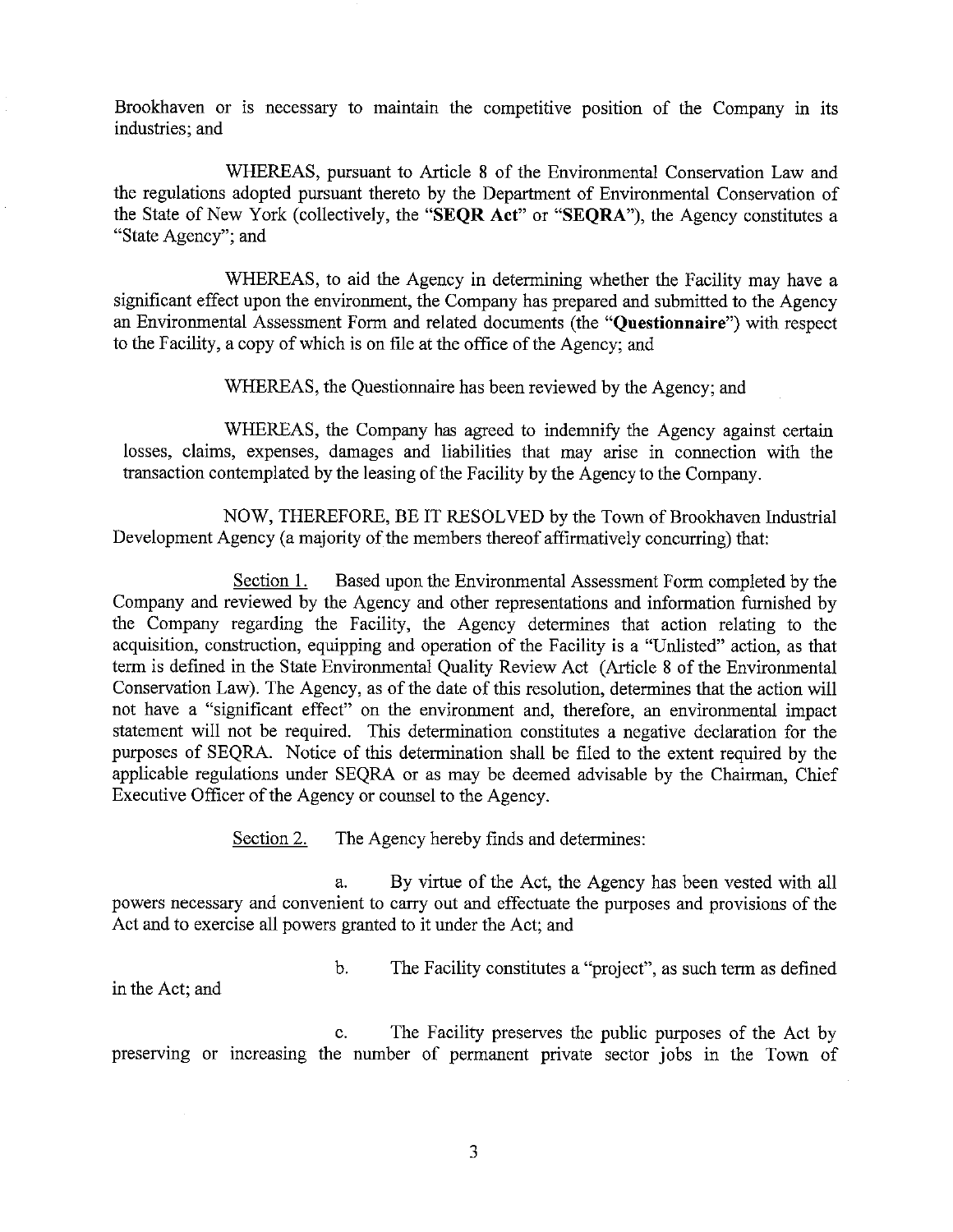Brookhaven. The Company has represented to the Agency that it will provide approximately thirteen (13) full-time employees within two (2) years of project completion; and

d. The acquisition, construction and equipping of the Facility, the leasing and subleasing of the Facility to the Company, the sub-subleasing of the Facility by the Company, the financial assistance to the Company within the meaning of the Act, and the mortgages on, and security interests in, the Facility, will promote and maintain the job opportunities, health, general prosperity and economic welfare of the citizens of the Town of Brookhaven and the State of New York and improve their standard of living and thereby serve the public purposes of the Act; and

The acquisition, construction and equipping of the Facility e. is reasonably necessary to induce the Company to maintain and expand business operations in the State of New York: and

> f. Based upon the representations of the Company:

 $\mathbf{i}$ . The Facility conforms with the local zoning laws and planning regulations of the Town of Brookhaven and all regional and local use plans for the area in which the Facility is located; and

ii. The Facility and the operations conducted therein will not cause or result in the violation of the health, labor or other laws of the United States of America, the State of New York, or the Town of Brookhaven; and

Facility; and

iii. The Agency approves the location of the site of the

The financial assistance of the Agency and the  $1V$ . transactions contemplated hereby are reasonably necessary to induce the Company to maintain and expand its operations within the State of New York, and to preserve the competitive position of the Company, and shall not result in the removal of a facility or plant of the Company from one area of the state to another area of the state or in the abandonment of one or more plants or facilities of the Company located within the State except, as set forth in the Company's application, for the purpose of discouraging the Company from removing such other plant or facility to a location outside the State or to preserve the competitive position of the Company in its industry; and

> $V_{\star}$ The Facility shall not be used for retail sales; and

It is desirable and in the public interest for the Agency to р. lease and sublease the Facility to the Company, and for the Company to sub-sublease the Facility to the Tenants; and

h. The Company Lease will be an effective instrument whereby the Agency leases the Land and the Improvements from the Company; and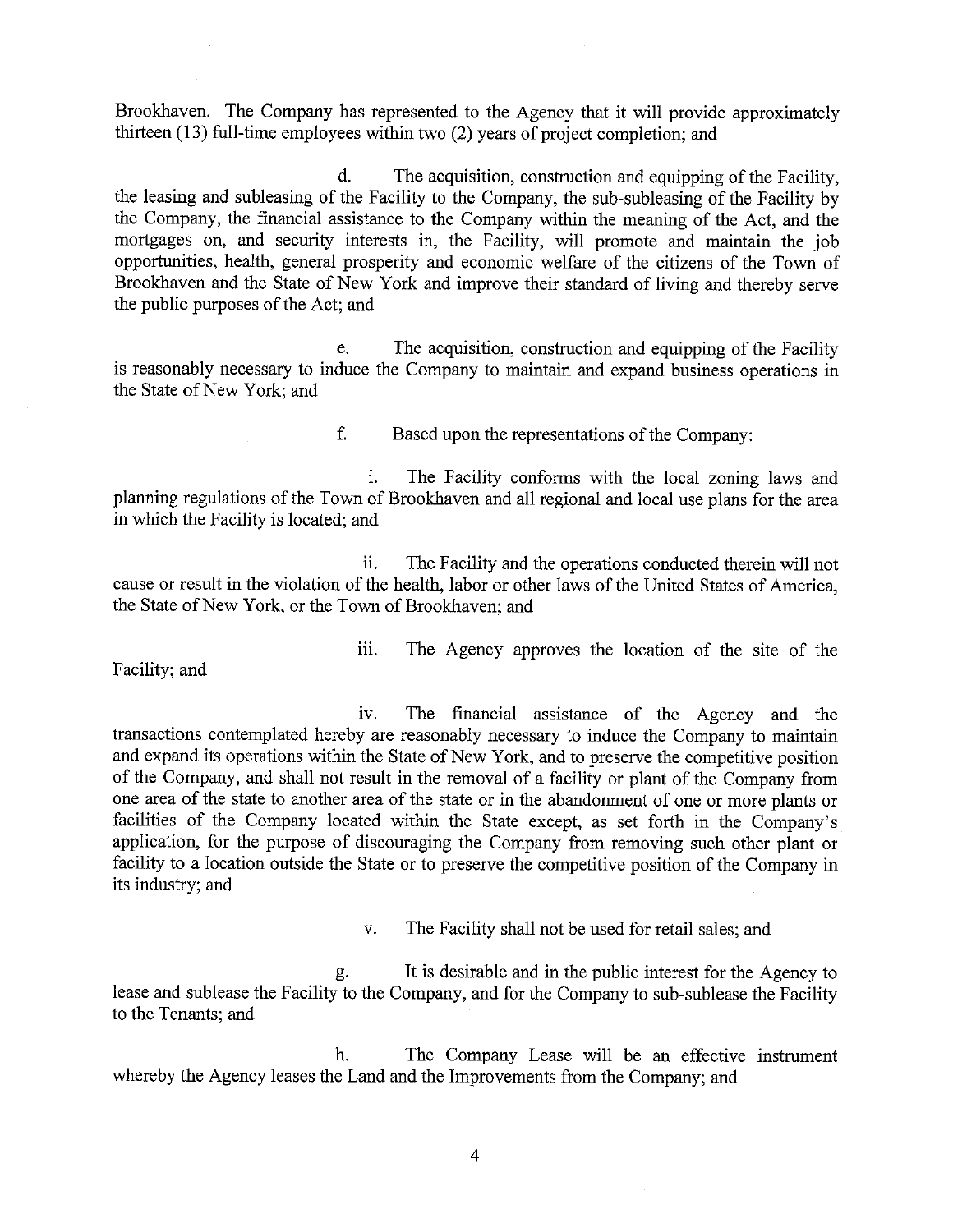i. The Lease Agreement will be an effective instrument whereby the Agency leases the Facility to the Company, the Agency and the Company set forth the terms and conditions of their agreement regarding payments-in-lieu of taxes, the Company agrees to comply with all Environmental Laws (as defined therein) applicable to the Facility and will describe the circumstances in which the Agency may recapture some or all of the benefits granted to the Company; and

The Loan Documents to which the Agency is a party will j. be effective instruments whereby the Agency and the Company agree to secure the Loan made to the Company by the Lender.

Section 3. The Agency has assessed all material information included in connection with the Company's application for financial assistance, as amended, including but not limited to, the cost-benefit analysis prepared by the Agency, and such information has provided the Agency a reasonable basis for its decision to provide the financial assistance described herein to the Company.

In consequence of the foregoing, the Agency is hereby authorized Section 4. and determines to, and shall, in furtherance of the purposes of the Act, lease the Land and Improvements from the Company pursuant to the Company Lease, execute, deliver and perform the Company Lease, acquire, construct, equip, repair and maintain the Facility, lease and sublease the Facility to the Company pursuant to the Lease Agreement, execute, deliver and perform the Lease Agreement, grant mortgage lien(s) and security interest(s) in the Facility, and execute, deliver and perform the Loan Documents to which the Agency is a party.

Section 5. The Agency is hereby authorized to acquire the real property and personal property described in the Lease Agreement, and to do all things necessary or appropriate for the accomplishment thereof, and all acts heretofore taken by the Agency with respect to such acquisition are hereby approved, ratified and confirmed.

The Agency hereby authorizes and approves of the following Section 6. economic benefits to be granted or inure to the benefit of the Company: (i) exemptions from mortgage recording taxes, to the extent allowable under applicable law, on one or more mortgages securing an aggregate principal amount presently estimated to be \$1,500,000.00, but not to exceed \$1,750,000.00, in connection with the financing of the acquisition, construction and equipping of the Facility and any future financing, refinancing or permanent financing of the costs of acquiring, constructing, and equipping of the Facility, (ii) exemptions from sales and uses taxes on the acquisition, construction and equipping of the Facility, including fixtures, furniture and equipment to be installed in the Facility or in connection with the purchase or lease of equipment, building materials, services or other personal property part of or to become part of the Facility, in an amount not to exceed \$80,000.00, and (iii) abatement of real property taxes (as set forth in the PILOT Schedule attached as Exhibit A hereof), consistent with the policies of the Agency.

Section 7. Subject to, and conditioned upon, the execution and delivery by the Company and such other persons as may be required by the Agency of, and the acceptance by the Agency of, the Company Lease, Lease Agreement, and such other documents as may be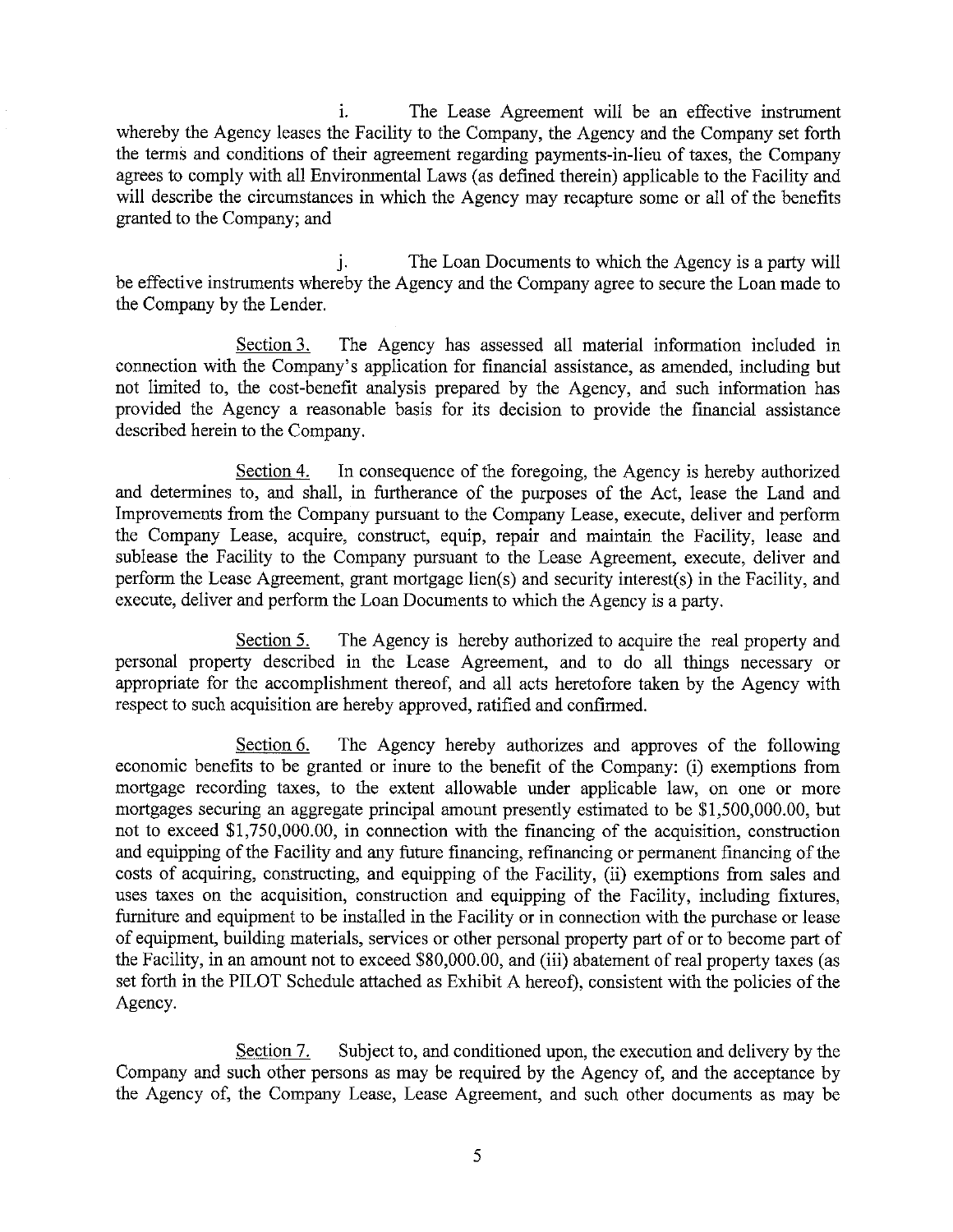required by the Agency, and the closing of the transactions contemplated hereby and thereby, the Company is hereby appointed the true and lawful agent of the Agency to acquire, construct and equip the Facility, and authorized to delegate its status as agent of the Agency to the Company's agents, subagents, contractors, subcontractors, suppliers, vendors and other parties as the Company may choose for the purpose of acquiring, constructing or equipping the Facility. The appointment described above includes the following activities as they relate to the acquiring, constructing and equipping of the Facility, whether or not the materials, services or supplies described below are incorporated into or become an integral part of the Facility: (i) all purchases, leases, rentals and other uses of tools, machinery and equipment in connection with acquiring, constructing and equipping the Facility, (ii) all purchases, rentals, uses or consumption of supplies, materials and services of every kind and description in connection with acquiring, constructing and equipping the Facility, and (iii) all purchases, leases, rentals and uses of equipment, machinery, and other tangible personal property (including installation costs with respect thereto), installed or placed in, upon or under the Facility. This Agency appointment includes the power to make, execute, acknowledge and deliver any contracts, orders receipts writings and instructions, as the stated agents for the Agency, and in general to do all things which may be requisite or proper for completing the Facility, all with the same powers and with the same validity as the Agency could do if acting on its own behalf. The Company's appointment hereunder shall expire upon the earliest of  $(a)$  the last day of the calendar month in which the expiration of two (2) years after the commencement of the term of the Lease Agreement occurs, (b) completion of the initial acquisition, construction and equipping of the Facility, and (c) the date on which the Company has realized exemptions from sales and use taxes by reason of the Agency's participation in the Project in an aggregate amount of \$80,000.00 or more; provided however, such appointment may be extended and the amounts of the exemptions may be increased at the sole discretion of the Agency, upon the written request of the Company, if such activities and improvements are not completed by such time or additional sales and uses tax exemptions are necessary. The Company shall indemnify the Agency with respect to any transaction of any kind between and among the agents, subagents, contractors, subcontractors, materialmen, vendors and/or suppliers and the Company, as agent of the Agency. The aforesaid agency appointment expressly exclude the Company from purchasing motor vehicles, including any cars, trucks, vans or buses which are licensed by the Department of Motor Vehicles for use on public highways or streets.

The Chairman, Chief Executive Officer and/or any other member Section 8. of the Agency are hereby authorized and directed to, on behalf of and in the name of the Agency, execute, deliver and perform the Company Lease, Lease Agreement, Loan Documents to which the Agency is a party, and additional certificates, agreements, instruments and documents (collectively, the "Agency Documents"), in such form and containing such terms, conditions and provisions as the person executing same on behalf of the Agency shall deem necessary or desirable, and shall approve, such necessity, desirability, and approval, to be conclusively evidenced by his or her execution and delivery thereof. The Chairman, Chief Executive Officer and/or any other member of the Agency are hereby authorized and directed, on behalf of and in the name of the Agency, to pay all fees, charges and expenses incurred, to cause compliance with the terms, conditions and provisions of agreements binding upon the Agency, and to do all such further acts and things, in furtherance of the foregoing as such person shall deem necessary or desirable, and shall approve.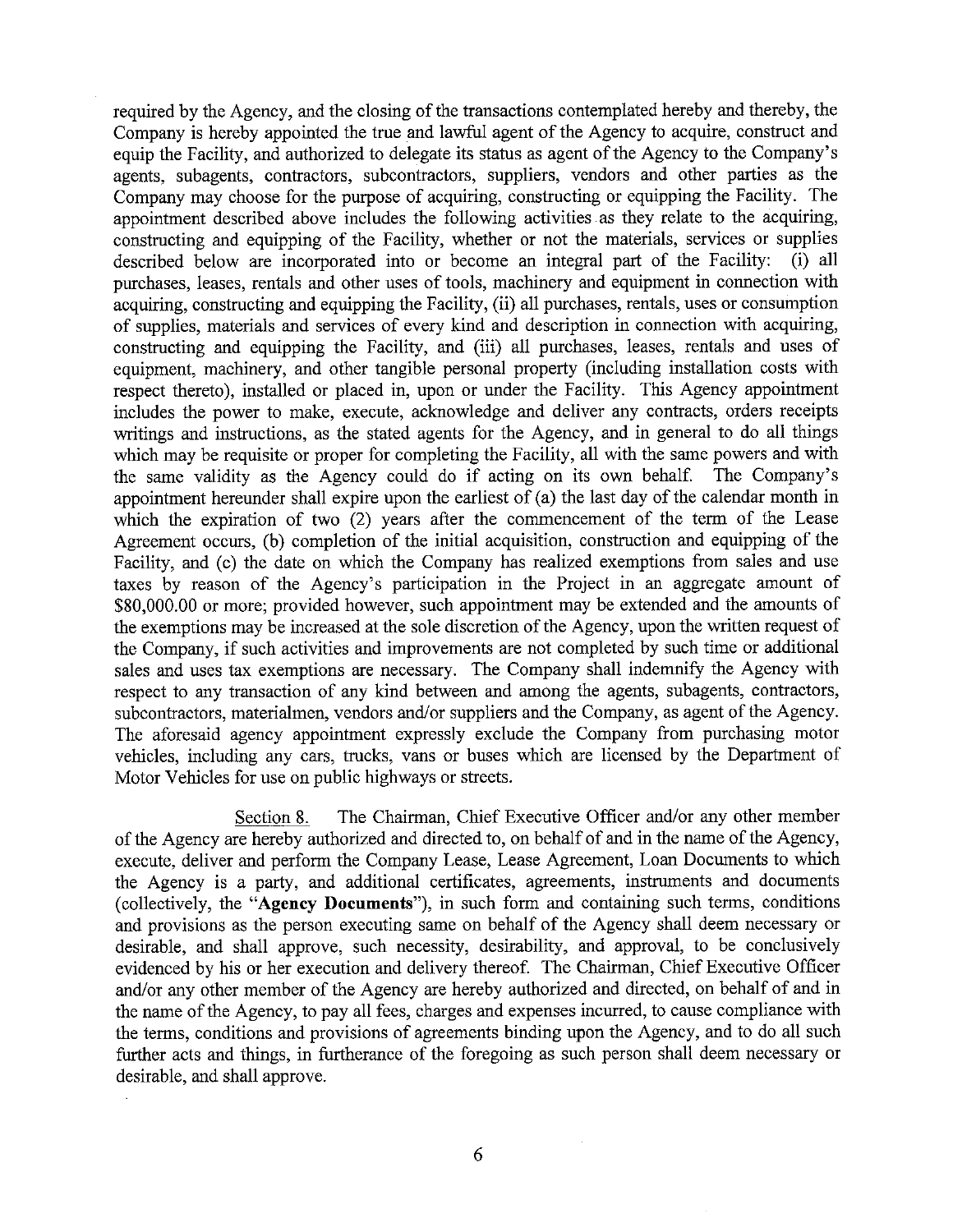Section 9. The Chairman, the Chief Executive Officer of the Agency or any member of the Agency are further hereby authorized, on behalf of the Agency, to designate any additional Authorized Representatives of the Agency (as defined in and pursuant to the Lease Agreement).

Section 10. The Company hereby agree, and shall confirm such agreement in the Lease Agreement, to comply with Section 875 of the Act. The Company further agrees that the tax exemptions and abatements provided by the Act and the appointment of the Company as agent of the Agency pursuant to this resolution is subject to termination and recapture of benefits pursuant to Sections 859-a and 875 of the Act.

Weinberg Gross & Pergament LLP are hereby appointed Section 11. Transaction Counsel to the Agency, and is authorized and directed to work with Counsel to the Company and others, to prepare, for submission to the Agency, all documents necessary to effect the transaction described in these resolutions.

Section 12. Any and all acts, instruments, and other writings heretofore or hereafter performed and/or executed and delivered by any one or more of the Chairman, Chief Executive Officer or any member of the Agency, pursuant to the several foregoing resolutions, for and on behalf of and in the name of the Agency, in connection with the transactions contemplated thereby, be and the same hereby are, in all respects ratified, confirmed and approved.

The Agency Documents, promptly following the execution, and Section 13. delivery thereof, be identified by any of the Chairman, Chief Executive Officer or any member of the Agency by his or her endorsement thereon and when so identified be filed with the official records of the Agency.

Section 14. Any expenses incurred by the Agency with respect to the Facility shall be paid by the Company. By acceptance hereof, the Company agrees to pay such expenses and further agrees to indemnify and hold harmless the Agency, its members, directors, employees and agents from and against all claims, suits, actions, proceedings, obligations, damages, liabilities, judgments, costs and expenses, including legal fees and expenses, incurred as a result of action or inaction taken by or on behalf of the Agency in good faith with respect to the Facility.

The Chairman, Chief Executive Officer, Counsel to the Agency or Section 15. any member of the Agency are hereby authorized and directed (i) to distribute copies of this resolution to the Company, and (ii) to do such further things or perform such acts as may be necessary or convenient to implement the provisions of this resolution.

This resolution shall take effect immediately, and, unless sooner Section 16. rescinded or amended, shall be deemed rescinded at the expiration of six (6) months after the date of the adoption of this resolution if the closing contemplated hereunder has not occurred prior to such expiration, subject to extension at the discretion of the Agency upon the written request of the Company.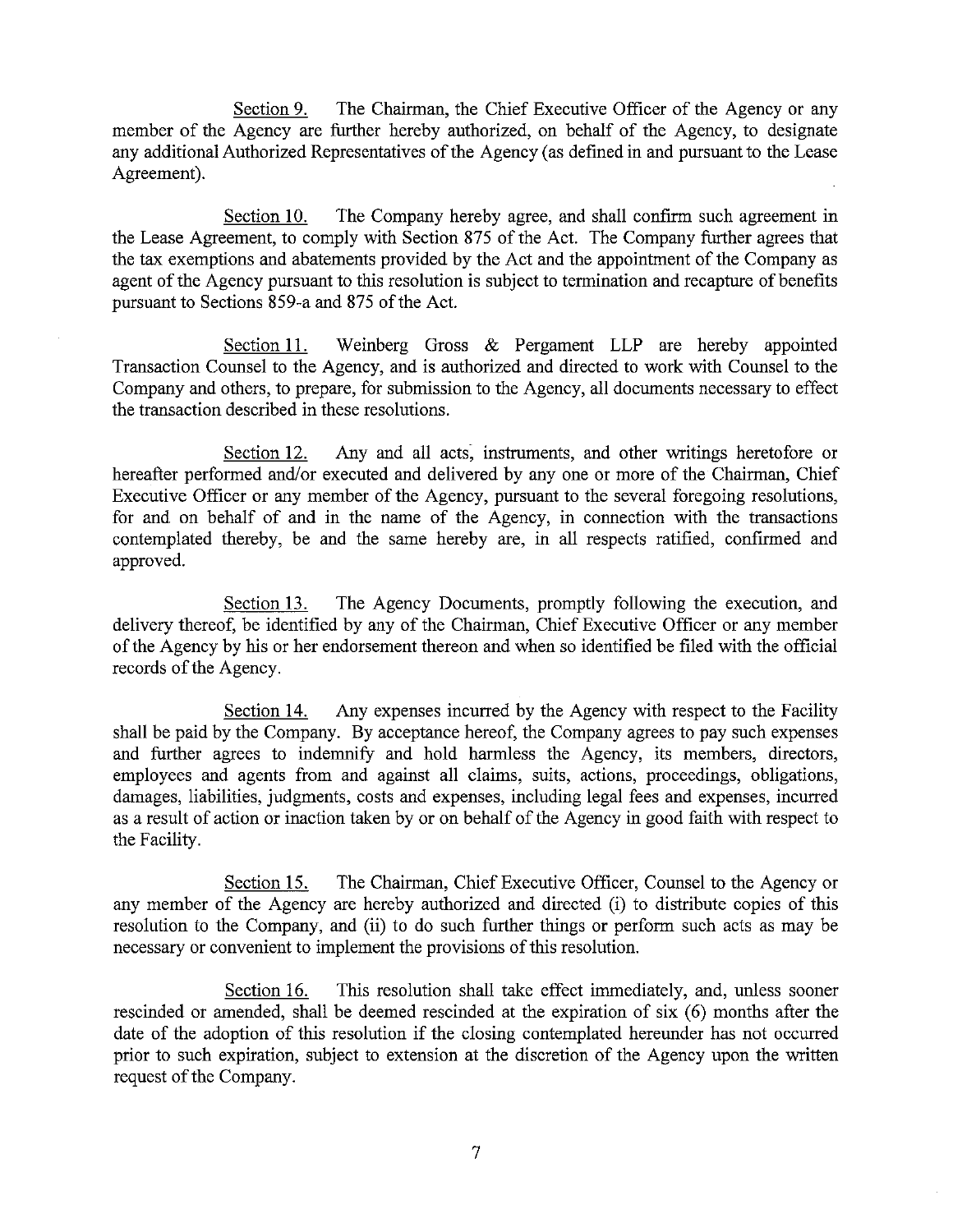Adopted: November 20, 2019

November  $\_\_$ , 2019 Accepted:

 $\bar{\gamma}$ 

 $\sim$ 

# $\,$  LONG ISLAND AVENUE HOLDING, LLC

 $By$  $\overline{\text{Its:}}$ 

 $\sim$